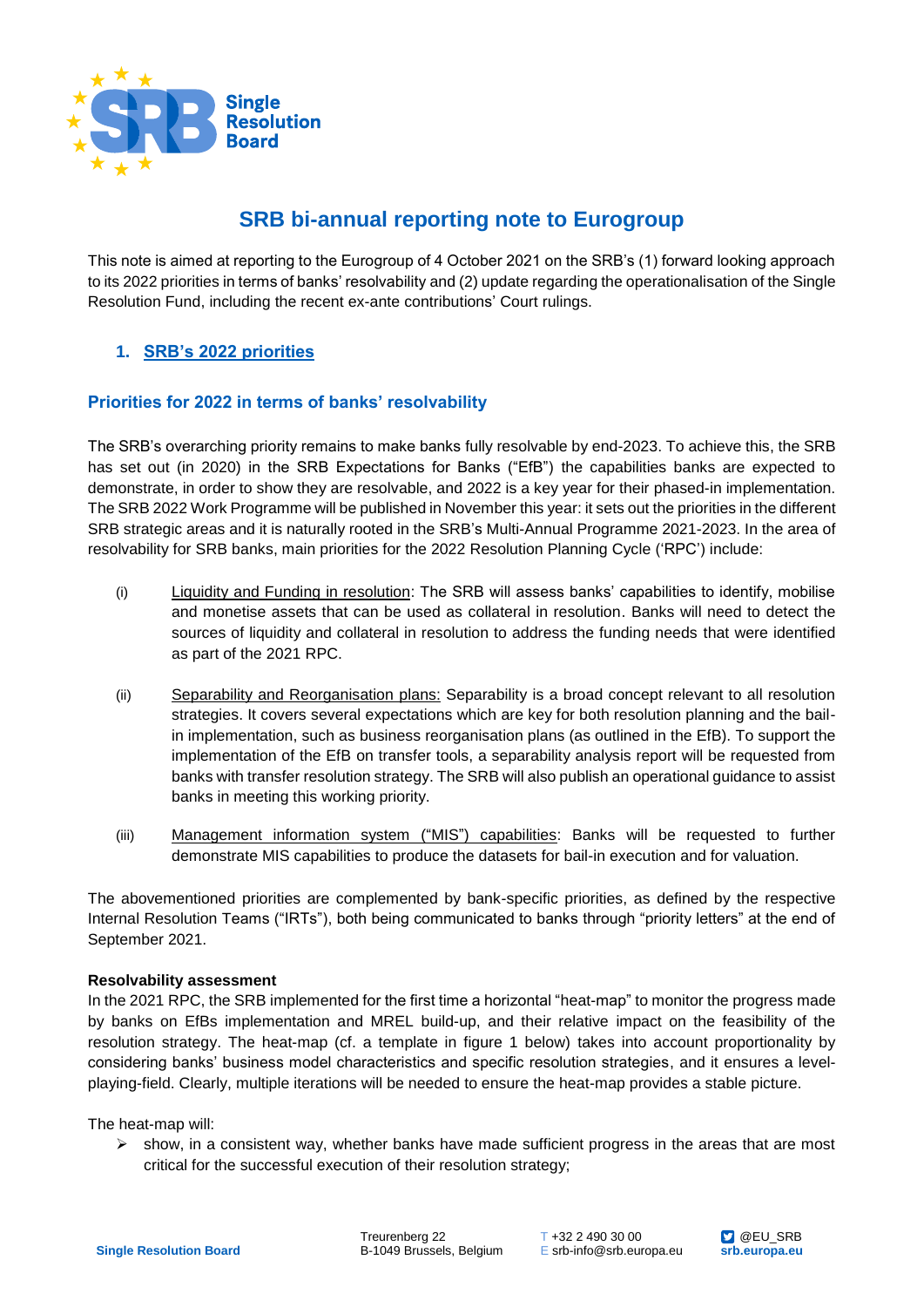

 support the assessment of how material the impediments to resolvability are, and the consideration of appropriate corrective action, either with close monitoring by the SRB's IRTs in the following 12-month period, or by starting the formal procedure for addressing substantive impediments to resolvability.

Transparency is important to achieve our goal of financial stability. Therefore, the SRB is committed to publish an anonymised version of the heat-map once it is sufficiently stable, closer to the end of the phasing-in period of the EfB.

|                                  | <b>High impact</b>                  | <b>Medium impact</b>             | Low impact                       | Not applicable |
|----------------------------------|-------------------------------------|----------------------------------|----------------------------------|----------------|
| Level 0                          | Potential candidate for substantive |                                  | No or minor<br><i>impediment</i> | No impediment  |
| Level 1                          | impediment(s)                       | Impediment                       | No or minor<br><i>impediment</i> |                |
| Level <sub>2</sub>               | No or minor<br><i>impediment</i>    | No or minor<br><i>impediment</i> | No impediment                    |                |
| Level 3                          | <b>Best practice</b>                | Best practice                    | Best practice                    |                |
| Grey<br><b>Progress</b><br>Level | Potential impediment                |                                  | No impediment                    |                |

### *Figure 1 – template of heat-map assessment*

## **MREL**

 $\overline{a}$ 

Loss absorption capacity (or MREL) is one of the key conditions to become resolvable and the SRB actively monitors the build-up of MREL across banks under its remit. The SRB encourages issuances to reduce MREL shortfalls, particularly given the favourable market conditions, which some banks were able to take advantage of, issuing both senior and subordinated instruments. According to market data from April 2021 to September 2021<sup>1</sup> , the gross issuances of banks under the SRB remit amounted to around EUR 55 bn. Notably, even some small and medium size banks were able to issue in the last months, thanks to the favourable market conditions.

Compared to their final MREL targets, banks under the SRB remit (cf. **SRB MREL dashboard**<sup>2</sup>) display a shortfall of EUR 23.6bn without combined buffer requirement ("CBR") (EUR 42.2bn when CRB included). This shortfall has reduced by almost one third since Q4 2019 (and by half when including CBR). In relative terms, the MREL shortfall accounted for 0.33% of the banks' total ratio exposure amount ("TREA") (0.60% including the CBR).

Compared to their intermediate targets, banks under the SRB remit display a shortfall of EUR 0.3 bn (5.4 bn when CBR is included) or almost 0.00%TREA (0.08% TREA including CBR). **The SRB steers and expects most -if not all- of the banks under its remit to respect the January 2022 intermediate MREL target.**

<sup>1</sup> Source: EBA weekly overview on liquidity and funding (WOLF) until 27 August, and Nomura brief until 3 September.

<sup>&</sup>lt;sup>2</sup> <https://www.srb.europa.eu/en/content/mrel-dashboard-0>, please refer to Q1 2021.